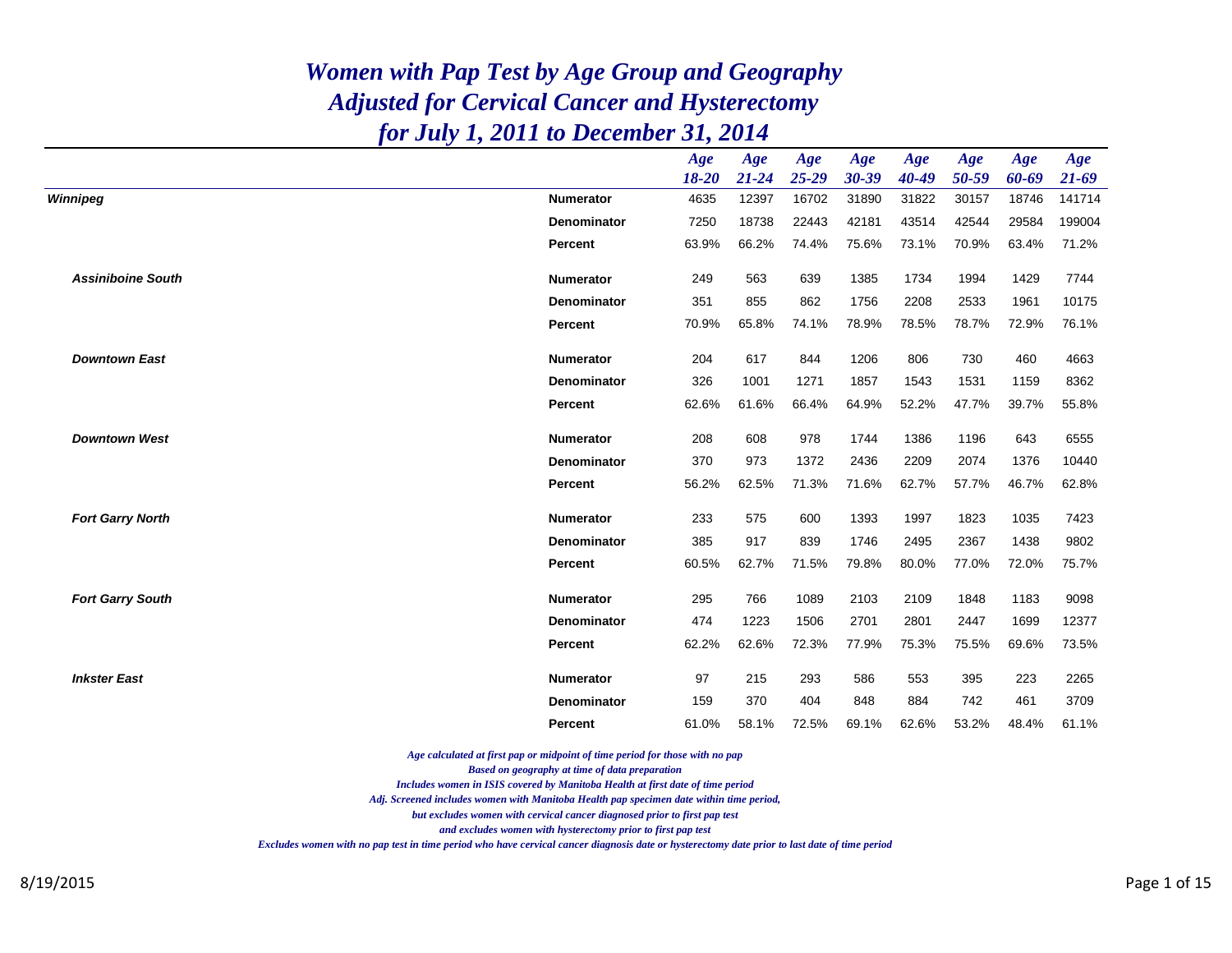|                            |                    | Age<br>$18 - 20$ | Age<br>$21 - 24$ | Age<br>$25 - 29$ | Age<br>30-39 | Age<br>40-49 | Age<br>50-59 | Age<br>60-69 | Age<br>$21 - 69$ |
|----------------------------|--------------------|------------------|------------------|------------------|--------------|--------------|--------------|--------------|------------------|
| <b>Inkster West</b>        | <b>Numerator</b>   | 97               | 229              | 329              | 655          | 644          | 710          | 364          | 2931             |
|                            | <b>Denominator</b> | 194              | 462              | 492              | 1003         | 1021         | 1065         | 651          | 4694             |
|                            | Percent            | 50.0%            | 49.6%            | 66.9%            | 65.3%        | 63.1%        | 66.7%        | 55.9%        | 62.4%            |
| <b>Point Douglas North</b> | <b>Numerator</b>   | 212              | 452              | 625              | 1228         | 1126         | 796          | 416          | 4643             |
|                            | <b>Denominator</b> | 326              | 718              | 883              | 1731         | 1785         | 1461         | 888          | 7466             |
|                            | Percent            | 65.0%            | 63.0%            | 70.8%            | 70.9%        | 63.1%        | 54.5%        | 46.8%        | 62.2%            |
| <b>Point Douglas South</b> | <b>Numerator</b>   | 108              | 209              | 253              | 414          | 388          | 262          | 125          | 1651             |
|                            | <b>Denominator</b> | 165              | 342              | 383              | 669          | 695          | 568          | 329          | 2986             |
|                            | <b>Percent</b>     | 65.5%            | 61.1%            | 66.1%            | 61.9%        | 55.8%        | 46.1%        | 38.0%        | 55.3%            |
| <b>River East East</b>     | <b>Numerator</b>   | 189              | 480              | 682              | 1397         | 1391         | 1350         | 769          | 6069             |
|                            | <b>Denominator</b> | 305              | 740              | 917              | 1805         | 1875         | 1858         | 1237         | 8432             |
|                            | <b>Percent</b>     | 62.0%            | 64.9%            | 74.4%            | 77.4%        | 74.2%        | 72.7%        | 62.2%        | 72.0%            |
| <b>River East West</b>     | <b>Numerator</b>   | 227              | 721              | 895              | 1598         | 1615         | 1810         | 1262         | 7901             |
|                            | <b>Denominator</b> | 346              | 1056             | 1138             | 2049         | 2150         | 2478         | 1949         | 10820            |
|                            | Percent            | 65.6%            | 68.3%            | 78.6%            | 78.0%        | 75.1%        | 73.0%        | 64.8%        | 73.0%            |
| <b>River East North</b>    | <b>Numerator</b>   | 85               | 159              | 127              | 395          | 614          | 647          | 352          | 2294             |
|                            | Denominator        | 132              | 239              | 171              | 473          | 737          | 779          | 475          | 2874             |
|                            | Percent            | 64.4%            | 66.5%            | 74.3%            | 83.5%        | 83.3%        | 83.1%        | 74.1%        | 79.8%            |
| <b>River East South</b>    | <b>Numerator</b>   | 152              | 373              | 524              | 807          | 637          | 550          | 283          | 3174             |
|                            | <b>Denominator</b> | 217              | 529              | 696              | 1148         | 1001         | 920          | 539          | 4833             |
|                            | Percent            | 70.0%            | 70.5%            | 75.3%            | 70.3%        | 63.6%        | 59.8%        | 52.5%        | 65.7%            |

*Age calculated at first pap or midpoint of time period for those with no pap*

*Based on geography at time of data preparation*

*Includes women in ISIS covered by Manitoba Health at first date of time period*

*Adj. Screened includes women with Manitoba Health pap specimen date within time period,*

*but excludes women with cervical cancer diagnosed prior to first pap test*

*and excludes women with hysterectomy prior to first pap test*

*Excludes women with no pap test in time period who have cervical cancer diagnosis date or hysterectomy date prior to last date of time period*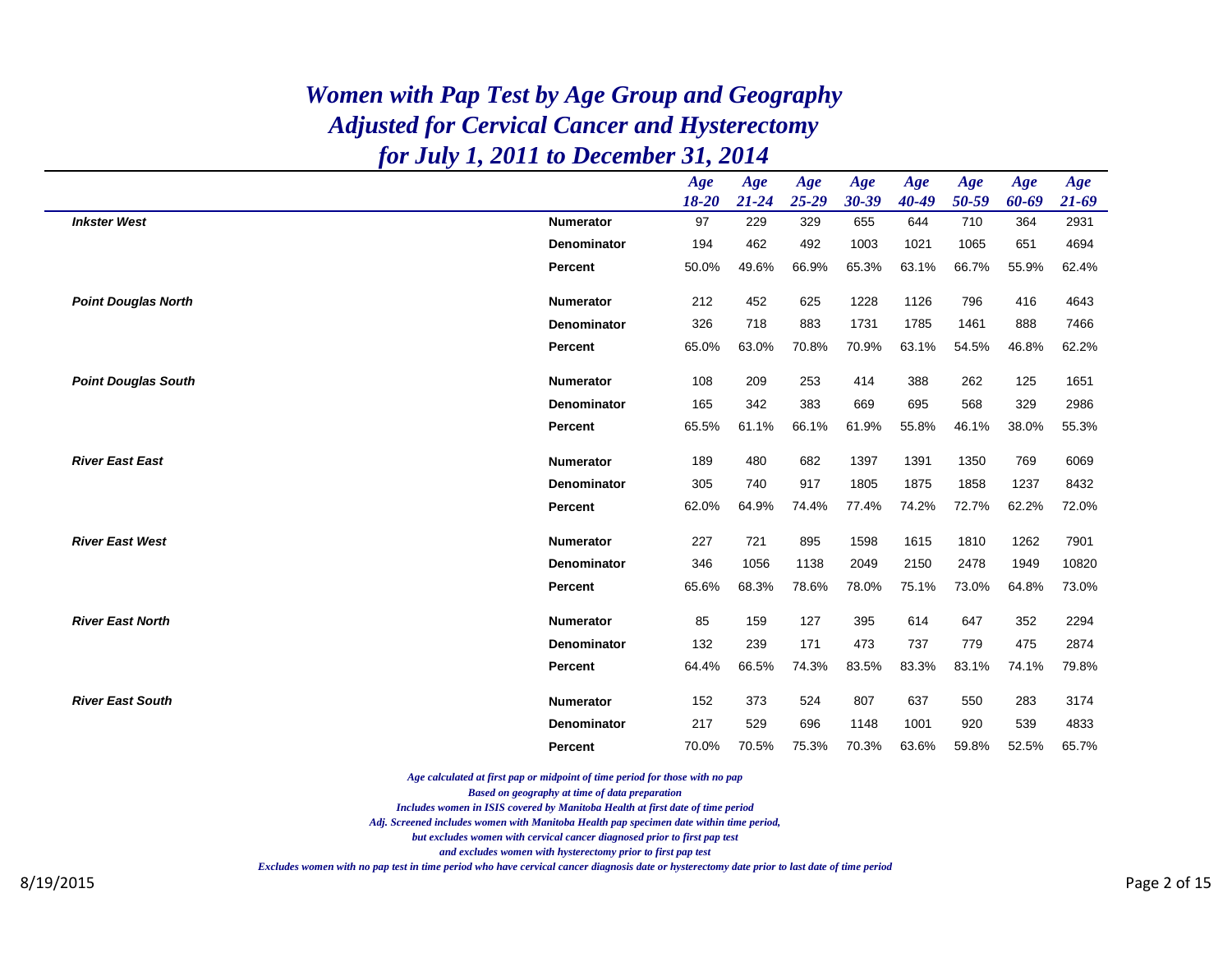|                             |                    | Age<br>18-20 | Age<br>$21 - 24$ | Age<br>$25 - 29$ | Age<br>$30 - 39$ | Age<br>$40 - 49$ | Age<br>50-59 | Age<br>60-69 | Age<br>$21 - 69$ |
|-----------------------------|--------------------|--------------|------------------|------------------|------------------|------------------|--------------|--------------|------------------|
| <b>River Heights East</b>   | <b>Numerator</b>   | 165          | 629              | 874              | 1109             | 717              | 870          | 666          | 4865             |
|                             | <b>Denominator</b> | 235          | 852              | 1105             | 1477             | 993              | 1206         | 1019         | 6652             |
|                             | Percent            | 70.2%        | 73.8%            | 79.1%            | 75.1%            | 72.2%            | 72.1%        | 65.4%        | 73.1%            |
| <b>River Heights West</b>   | <b>Numerator</b>   | 223          | 746              | 970              | 1808             | 1897             | 1745         | 1130         | 8296             |
|                             | <b>Denominator</b> | 330          | 1056             | 1253             | 2307             | 2418             | 2315         | 1658         | 11007            |
|                             | Percent            | 67.6%        | 70.6%            | 77.4%            | 78.4%            | 78.5%            | 75.4%        | 68.2%        | 75.4%            |
| <b>St. Boniface East</b>    | <b>Numerator</b>   | 295          | 746              | 953              | 2385             | 2351             | 1972         | 1248         | 9655             |
|                             | <b>Denominator</b> | 428          | 1039             | 1218             | 2901             | 2960             | 2495         | 1762         | 12375            |
|                             | <b>Percent</b>     | 68.9%        | 71.8%            | 78.2%            | 82.2%            | 79.4%            | 79.0%        | 70.8%        | 78.0%            |
| <b>St. Boniface West</b>    | <b>Numerator</b>   | 105          | 364              | 460              | 692              | 646              | 694          | 441          | 3297             |
|                             | <b>Denominator</b> | 154          | 498              | 599              | 911              | 878              | 974          | 686          | 4546             |
|                             | Percent            | 68.2%        | 73.1%            | 76.8%            | 76.0%            | 73.6%            | 71.3%        | 64.3%        | 72.5%            |
| St. James - Assiniboia East | <b>Numerator</b>   | 181          | 483              | 747              | 1248             | 1216             | 1220         | 711          | 5625             |
|                             | <b>Denominator</b> | 266          | 684              | 950              | 1602             | 1665             | 1702         | 1097         | 7700             |
|                             | Percent            | 68.0%        | 70.6%            | 78.6%            | 77.9%            | 73.0%            | 71.7%        | 64.8%        | 73.1%            |
| St. James - Assiniboia West | <b>Numerator</b>   | 242          | 557              | 764              | 1407             | 1642             | 1508         | 1158         | 7036             |
|                             | <b>Denominator</b> | 350          | 793              | 996              | 1821             | 2122             | 2043         | 1631         | 9406             |
|                             | Percent            | 69.1%        | 70.2%            | 76.7%            | 77.3%            | 77.4%            | 73.8%        | 71.0%        | 74.8%            |
| <b>St. Vital North</b>      | <b>Numerator</b>   | 175          | 514              | 705              | 1126             | 1146             | 1129         | 848          | 5468             |
|                             | <b>Denominator</b> | 256          | 729              | 896              | 1505             | 1500             | 1577         | 1284         | 7491             |
|                             | <b>Percent</b>     | 68.4%        | 70.5%            | 78.7%            | 74.8%            | 76.4%            | 71.6%        | 66.0%        | 73.0%            |

*Age calculated at first pap or midpoint of time period for those with no pap*

*Based on geography at time of data preparation*

*Includes women in ISIS covered by Manitoba Health at first date of time period*

*Adj. Screened includes women with Manitoba Health pap specimen date within time period,*

*but excludes women with cervical cancer diagnosed prior to first pap test*

 $8/1$ מות אינגוויינג איז אויינג איז אויינג איז אויינג איז אויינג איז אויינג איז אויינג אויינג אויינג אויינג אויינג אויינג אויינג אויינג אויינג אויינג אויינג אויינג אויינג אויינג אויינג אויינג אויינג אויינג אויינג אויינג או *and excludes women with hysterectomy prior to first pap test*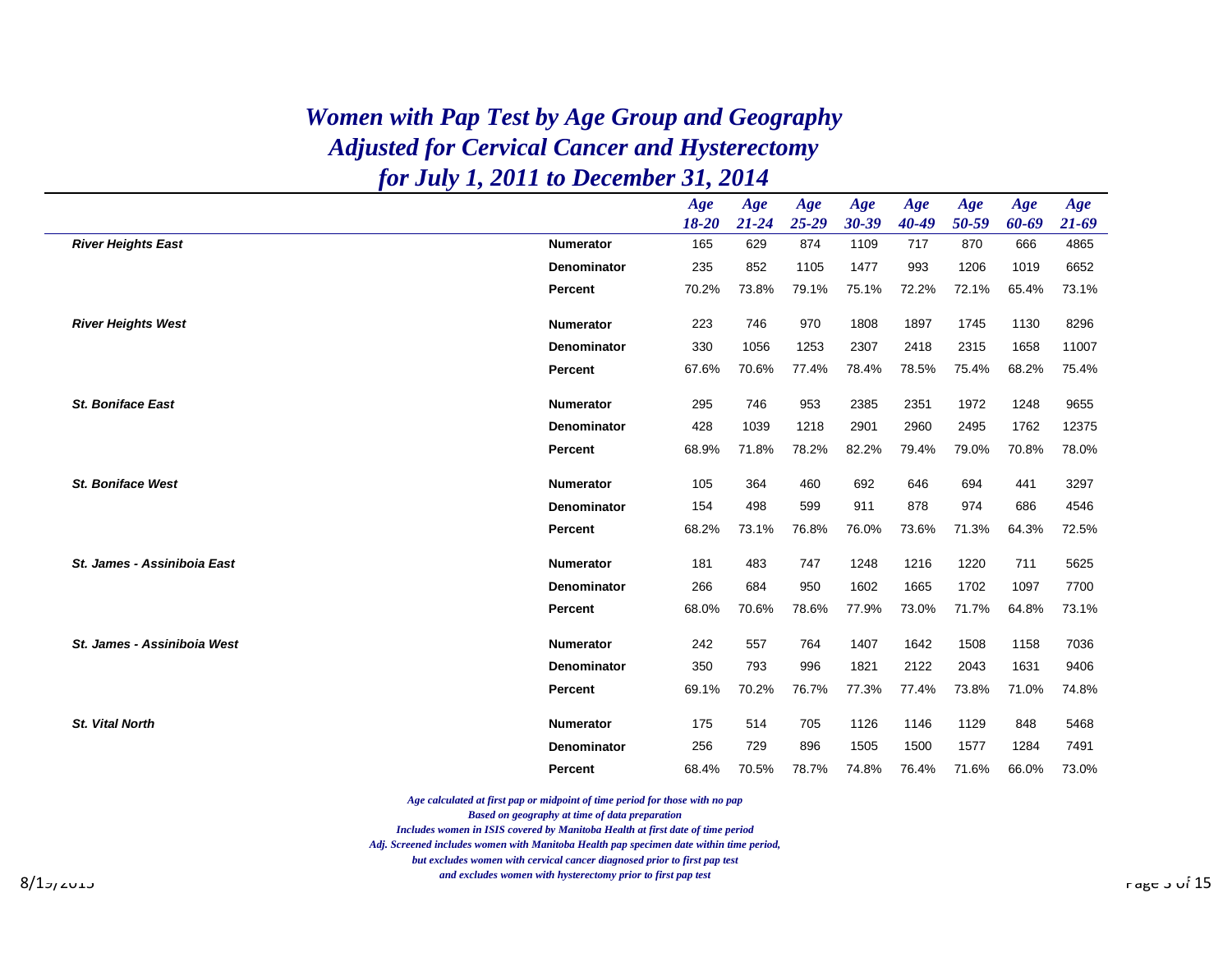|                         |                    | Age<br>$18 - 20$ | Age<br>$21 - 24$ | Age<br>$25 - 29$ | Age<br>$30 - 39$ | Age<br>40-49 | Age<br>50-59 | Age<br>60-69 | Age<br>$21 - 69$ |
|-------------------------|--------------------|------------------|------------------|------------------|------------------|--------------|--------------|--------------|------------------|
| <b>St. Vital South</b>  | <b>Numerator</b>   | 272              | 725              | 897              | 1967             | 2264         | 2357         | 1366         | 9576             |
|                         | <b>Denominator</b> | 425              | 1030             | 1153             | 2450             | 2767         | 2919         | 1903         | 12222            |
|                         | Percent            | 64.0%            | 70.4%            | 77.8%            | 80.3%            | 81.8%        | 80.7%        | 71.8%        | 78.4%            |
| <b>Seven Oaks East</b>  | <b>Numerator</b>   | 205              | 555              | 795              | 1806             | 1710         | 1702         | 949          | 7517             |
|                         | Denominator        | 356              | 888              | 1100             | 2434             | 2402         | 2466         | 1639         | 10929            |
|                         | Percent            | 57.6%            | 62.5%            | 72.3%            | 74.2%            | 71.2%        | 69.0%        | 57.9%        | 68.8%            |
| <b>Seven Oaks West</b>  | <b>Numerator</b>   | 91               | 330              | 514              | 1157             | 1050         | 919          | 621          | 4591             |
|                         | Denominator        | 224              | 676              | 801              | 1721             | 1628         | 1453         | 1144         | 7423             |
|                         | Percent            | 40.6%            | 48.8%            | 64.2%            | 67.2%            | 64.5%        | 63.2%        | 54.3%        | 61.8%            |
| <b>Seven Oaks North</b> | <b>Numerator</b>   | 34               | 55               | 93               | 230              | 313          | 285          | 153          | 1129             |
|                         | Denominator        | 53               | 90               | 128              | 285              | 376          | 358          | 229          | 1466             |
|                         | <b>Percent</b>     | 64.2%            | 61.1%            | 72.7%            | 80.7%            | 83.2%        | 79.6%        | 66.8%        | 77.0%            |
| <b>Transcona</b>        | <b>Numerator</b>   | 291              | 726              | 1052             | 2044             | 1870         | 1645         | 911          | 8248             |
|                         | <b>Denominator</b> | 423              | 978              | 1310             | 2545             | 2401         | 2213         | 1370         | 10817            |
|                         | <b>Percent</b>     | 68.8%            | 74.2%            | 80.3%            | 80.3%            | 77.9%        | 74.3%        | 66.5%        | 76.3%            |
| All other Manitoba      | <b>Numerator</b>   | 4192             | 10047            | 12226            | 22093            | 21435        | 20234        | 12486        | 98521            |
|                         | <b>Denominator</b> | 6188             | 14384            | 15967            | 29791            | 30715        | 29673        | 20342        | 140872           |
|                         | Percent            | 67.7%            | 69.8%            | 76.6%            | 74.2%            | 69.8%        | 68.2%        | 61.4%        | 69.9%            |
| <b>Selkirk</b>          | <b>Numerator</b>   | 80               | 192              | 223              | 363              | 476          | 411          | 286          | 1951             |
|                         | Denominator        | 111              | 253              | 269              | 461              | 619          | 580          | 450          | 2632             |
|                         | <b>Percent</b>     | 72.1%            | 75.9%            | 82.9%            | 78.7%            | 76.9%        | 70.9%        | 63.6%        | 74.1%            |

*Age calculated at first pap or midpoint of time period for those with no pap*

*Based on geography at time of data preparation*

*Includes women in ISIS covered by Manitoba Health at first date of time period*

*Adj. Screened includes women with Manitoba Health pap specimen date within time period,*

8/19/2015 Page 4 of 15 *but excludes women with cervical cancer diagnosed prior to first pap test*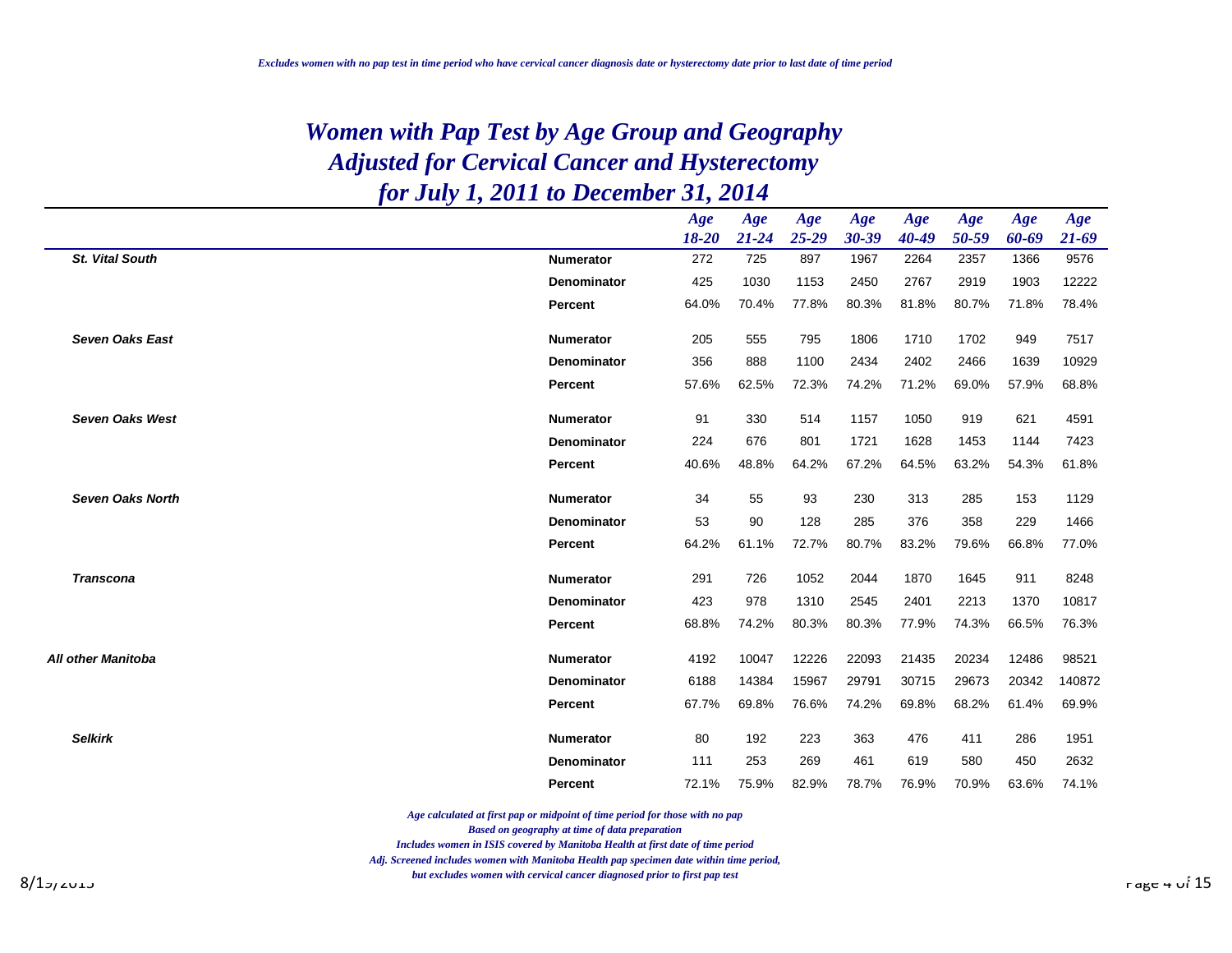|                         |                    | Age       | Age       | Age       | Age   | Age       | Age   | Age   | Age       |
|-------------------------|--------------------|-----------|-----------|-----------|-------|-----------|-------|-------|-----------|
|                         |                    | $18 - 20$ | $21 - 24$ | $25 - 29$ | 30-39 | $40 - 49$ | 50-59 | 60-69 | $21 - 69$ |
| <b>Stonewall/Teulon</b> | <b>Numerator</b>   | 120       | 354       | 435       | 855   | 977       | 895   | 496   | 4012      |
|                         | Denominator        | 182       | 479       | 518       | 1056  | 1270      | 1203  | 773   | 5299      |
|                         | Percent            | 65.9%     | 73.9%     | 84.0%     | 81.0% | 76.9%     | 74.4% | 64.2% | 75.7%     |
| Wpg Beach/St. Andrews   | <b>Numerator</b>   | 102       | 259       | 288       | 686   | 995       | 945   | 552   | 3725      |
|                         | <b>Denominator</b> | 159       | 357       | 386       | 836   | 1252      | 1237  | 815   | 4883      |
|                         | Percent            | 64.2%     | 72.5%     | 74.6%     | 82.1% | 79.5%     | 76.4% | 67.7% | 76.3%     |
|                         |                    |           |           |           |       |           |       |       |           |
| <b>St. Clements</b>     | <b>Numerator</b>   | 48        | 136       | 146       | 342   | 498       | 446   | 283   | 1851      |
|                         | <b>Denominator</b> | 73        | 164       | 182       | 422   | 630       | 596   | 418   | 2412      |
|                         | <b>Percent</b>     | 65.8%     | 82.9%     | 80.2%     | 81.0% | 79.0%     | 74.8% | 67.7% | 76.7%     |
|                         |                    |           |           |           |       |           |       |       |           |
| <b>Springfield</b>      | <b>Numerator</b>   | 92        | 215       | 313       | 716   | 819       | 719   | 409   | 3191      |
|                         | <b>Denominator</b> | 144       | 319       | 387       | 860   | 1018      | 916   | 591   | 4091      |
|                         | Percent            | 63.9%     | 67.4%     | 80.9%     | 83.3% | 80.5%     | 78.5% | 69.2% | 78.0%     |
| <b>Beausejour</b>       | <b>Numerator</b>   | 62        | 148       | 206       | 371   | 382       | 395   | 224   | 1726      |
|                         | <b>Denominator</b> | 84        | 199       | 236       | 480   | 480       | 527   | 345   | 2267      |
|                         | Percent            | 73.8%     | 74.4%     | 87.3%     | 77.3% | 79.6%     | 75.0% | 64.9% | 76.1%     |
|                         |                    |           |           |           |       |           |       |       |           |
| Pinawa/ Lac Du Bonnet   | <b>Numerator</b>   | 40        | 78        | 82        | 178   | 312       | 437   | 427   | 1514      |
|                         | <b>Denominator</b> | 51        | 107       | 108       | 239   | 410       | 609   | 648   | 2121      |
|                         | Percent            | 78.4%     | 72.9%     | 75.9%     | 74.5% | 76.1%     | 71.8% | 65.9% | 71.4%     |
|                         |                    |           |           |           |       |           |       |       |           |
| Whiteshell              | <b>Numerator</b>   | 20        | 40        | 51        | 82    | 131       | 153   | 120   | 577       |
|                         | <b>Denominator</b> | 31        | 66        | 73        | 119   | 167       | 214   | 181   | 820       |
|                         | <b>Percent</b>     | 64.5%     | 60.6%     | 69.9%     | 68.9% | 78.4%     | 71.5% | 66.3% | 70.4%     |

*Age calculated at first pap or midpoint of time period for those with no pap*

*Based on geography at time of data preparation*

*Includes women in ISIS covered by Manitoba Health at first date of time period*

 $\alpha$ g, strenea intiales women wan inamiood Healm pap specimen adie wanin ame period,  $8/1$ 7/2017 Page 7 of 15 *Adj. Screened includes women with Manitoba Health pap specimen date within time period,*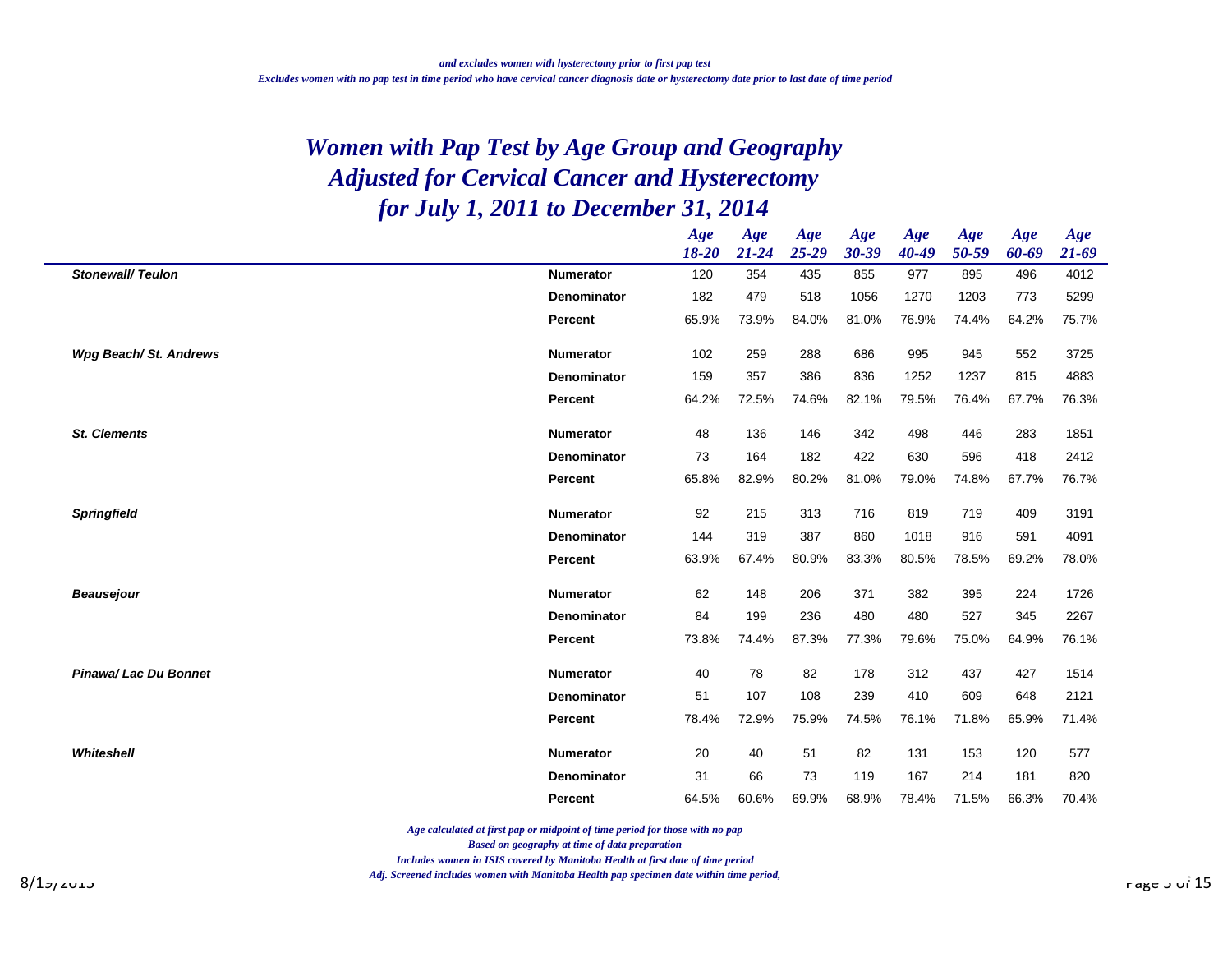|                             |                    | Age<br>18-20 | Age<br>$21 - 24$ | Age<br>$25 - 29$ | Age<br>$30 - 39$ | Age<br>$40 - 49$ | Age<br>50-59 | Age<br>60-69 | Age<br>$21 - 69$ |
|-----------------------------|--------------------|--------------|------------------|------------------|------------------|------------------|--------------|--------------|------------------|
| Gimli                       | <b>Numerator</b>   | 18           | 58               | 41               | 103              | 170              | 253          | 225          | 850              |
|                             | <b>Denominator</b> | 25           | 65               | 54               | 137              | 213              | 322          | 322          | 1113             |
|                             | Percent            | 72.0%        | 89.2%            | 75.9%            | 75.2%            | 79.8%            | 78.6%        | 69.9%        | 76.4%            |
|                             |                    |              |                  |                  |                  |                  |              |              |                  |
| Arborg/Riverton             | <b>Numerator</b>   | 24           | 84               | 103              | 160              | 161              | 185          | 131          | 824              |
|                             | <b>Denominator</b> | 44           | 127              | 138              | 224              | 242              | 269          | 206          | 1206             |
|                             | Percent            | 54.5%        | 66.1%            | 74.6%            | 71.4%            | 66.5%            | 68.8%        | 63.6%        | 68.3%            |
|                             | <b>Numerator</b>   | 30           | 63               | 67               | 110              | 148              | 184          | 113          | 685              |
| <b>St. Laurent</b>          |                    |              |                  |                  |                  |                  |              |              |                  |
|                             | <b>Denominator</b> | 47           | 84               | 89               | 168              | 218              | 276          | 207          | 1042             |
|                             | Percent            | 63.8%        | 75.0%            | 75.3%            | 65.5%            | 67.9%            | 66.7%        | 54.6%        | 65.7%            |
| <b>Powerview/Pine Falls</b> | <b>Numerator</b>   | 53           | 132              | 128              | 208              | 187              | 151          | 75           | 881              |
|                             | <b>Denominator</b> | 74           | 189              | 187              | 333              | 319              | 293          | 168          | 1489             |
|                             | Percent            | 71.6%        | 69.8%            | 68.4%            | 62.5%            | 58.6%            | 51.5%        | 44.6%        | 59.2%            |
| <b>Fisher/Peguis</b>        | <b>Numerator</b>   | 88           | 141              | 154              | 241              | 285              | 246          | 95           | 1162             |
|                             | <b>Denominator</b> | 115          | 198              | 206              | 351              | 431              | 382          | 208          | 1776             |
|                             | Percent            | 76.5%        | 71.2%            | 74.8%            | 68.7%            | 66.1%            | 64.4%        | 45.7%        | 65.4%            |
|                             |                    |              |                  |                  |                  |                  |              |              |                  |
| <b>Eriksdale/Ashern</b>     | <b>Numerator</b>   | 60           | 127              | 112              | 186              | 228              | 209          | 138          | 1000             |
|                             | <b>Denominator</b> | 86           | 185              | 166              | 286              | 368              | 327          | 235          | 1567             |
|                             | Percent            | 69.8%        | 68.6%            | 67.5%            | 65.0%            | 62.0%            | 63.9%        | 58.7%        | 63.8%            |
| <b>Northern Remote</b>      | <b>Numerator</b>   | 54           | 101              | 107              | 139              | 95               | 54           | 13           | 509              |
|                             | Denominator        | 67           | 139              | 139              | 204              | 192              | 121          | 49           | 844              |
|                             | <b>Percent</b>     | 80.6%        | 72.7%            | 77.0%            | 68.1%            | 49.5%            | 44.6%        | 26.5%        | 60.3%            |
|                             |                    |              |                  |                  |                  |                  |              |              |                  |

*Age calculated at first pap or midpoint of time period for those with no pap*

*Based on geography at time of data preparation*

 $8/1$ מענענא איז הענענא איז הענענא איז הענענא און הא א א הענענא איז הענענא איז הענענא א הא א א הא א א הא א הא א הא  $15$ *Includes women in ISIS covered by Manitoba Health at first date of time period*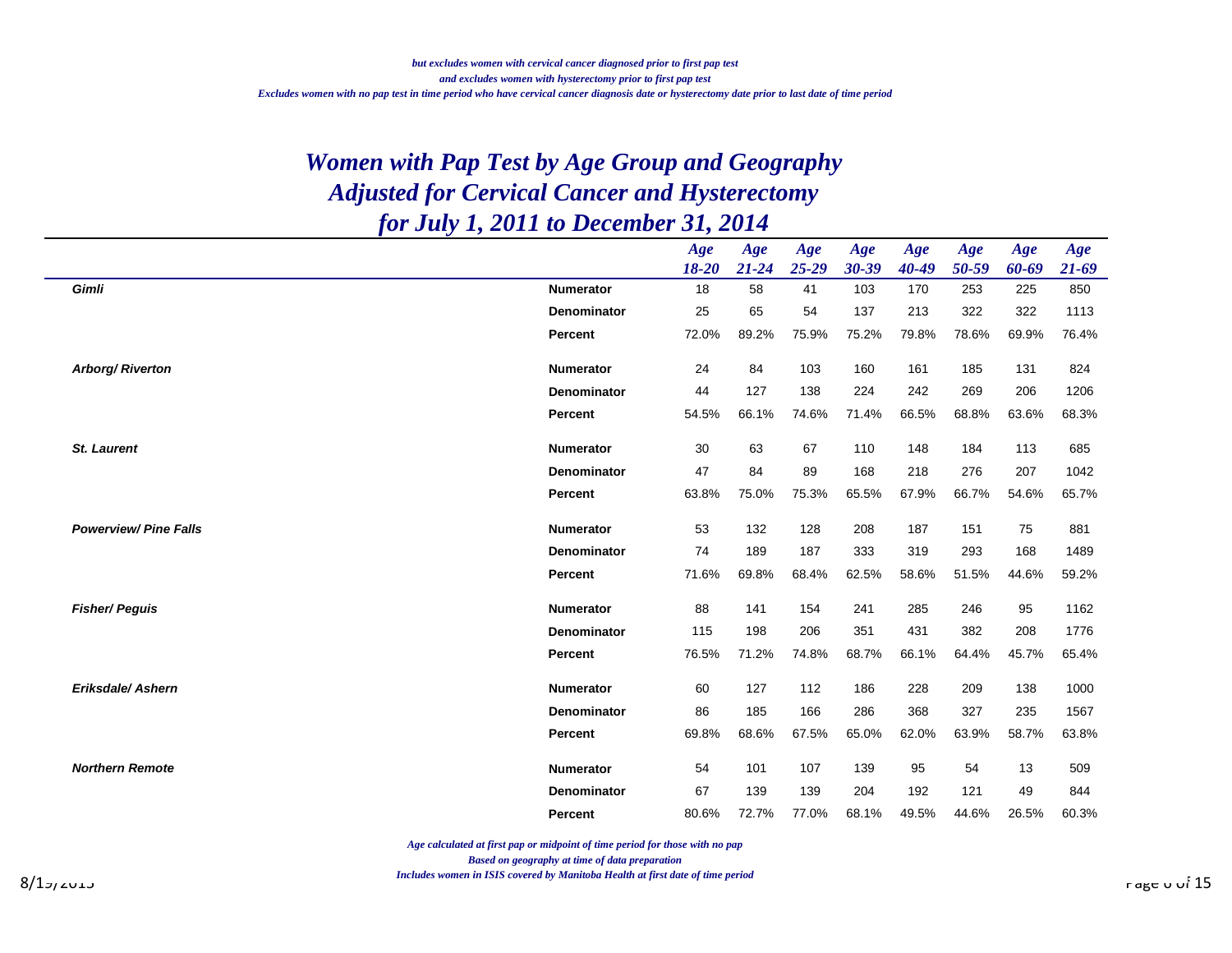|                                                             |                    | Age<br>$18 - 20$ | Age<br>$21 - 24$ | Age<br>$25 - 29$ | Age<br>$30 - 39$ | Age<br>40-49 | Age<br>50-59 | Age<br>60-69 | Age<br>$21 - 69$ |
|-------------------------------------------------------------|--------------------|------------------|------------------|------------------|------------------|--------------|--------------|--------------|------------------|
| Flin Flon/ Snow Lake/ Cranberry/ Sherridon                  | <b>Numerator</b>   | 72               | 181              | 243              | 408              | 359          | 291          | 138          | 1620             |
|                                                             | <b>Denominator</b> | 123              | 278              | 333              | 605              | 585          | 540          | 323          | 2664             |
|                                                             | <b>Percent</b>     | 58.5%            | 65.1%            | 73.0%            | 67.4%            | 61.4%        | 53.9%        | 42.7%        | 60.8%            |
| The Pas/ OCN/ Kelsey                                        | <b>Numerator</b>   | 60               | 101              | 130              | 247              | 247          | 333          | 155          | 1213             |
|                                                             | Denominator        | 101              | 155              | 182              | 386              | 415          | 545          | 311          | 1994             |
|                                                             | Percent            | 59.4%            | 65.2%            | 71.4%            | 64.0%            | 59.5%        | 61.1%        | 49.8%        | 60.8%            |
| Lynn/MC FN/ Leaf/ O-P FN (SIL)/ PN FN (Granville)           | <b>Numerator</b>   | 13               | 22               | 32               | 43               | 23           | 22           | 10           | 152              |
|                                                             | <b>Denominator</b> | 15               | 25               | 41               | 59               | 46           | 49           | 29           | 249              |
|                                                             | Percent            | 86.7%            | 88.0%            | 78.0%            | 72.9%            | 50.0%        | 44.9%        | 34.5%        | 61.0%            |
| Thompson/ Mystery Lake                                      | <b>Numerator</b>   | 122              | 246              | 355              | 583              | 587          | 359          | 147          | 2277             |
|                                                             | <b>Denominator</b> | 164              | 352              | 443              | 780              | 834          | 540          | 278          | 3227             |
|                                                             | <b>Percent</b>     | 74.4%            | 69.9%            | 80.1%            | 74.7%            | 70.4%        | 66.5%        | 52.9%        | 70.6%            |
| <b>Bay Line</b>                                             | <b>Numerator</b>   | $\overline{7}$   | 19               | 16               | 43               | 28           | 30           | 14           | 150              |
|                                                             | <b>Denominator</b> | 10               | 20               | 21               | 57               | 50           | 59           | 34           | 241              |
|                                                             | <b>Percent</b>     | 70.0%            | 95.0%            | 76.2%            | 75.4%            | 56.0%        | 50.8%        | 41.2%        | 62.2%            |
| <b>Gillam/Fox Lake CN</b>                                   | <b>Numerator</b>   | 18               | 24               | 55               | 94               | 56           | 53           | 10           | 292              |
|                                                             | <b>Denominator</b> | 21               | 35               | 69               | 110              | 78           | 79           | 26           | 397              |
|                                                             | <b>Percent</b>     | 85.7%            | 68.6%            | 79.7%            | 85.5%            | 71.8%        | 67.1%        | 38.5%        | 73.6%            |
| GR/ Misipawistik CN/ ML/ Mosakahiken CN/ Eas/ Chemawawin FN | <b>Numerator</b>   | 54               | 104              | 82               | 124              | 109          | 51           | 12           | 482              |
|                                                             | <b>Denominator</b> | 68               | 129              | 108              | 203              | 231          | 129          | 50           | 850              |
|                                                             | <b>Percent</b>     | 79.4%            | 80.6%            | 75.9%            | 61.1%            | 47.2%        | 39.5%        | 24.0%        | 56.7%            |

*Age calculated at first pap or midpoint of time period for those with no pap*

*Based on geography at time of data preparation*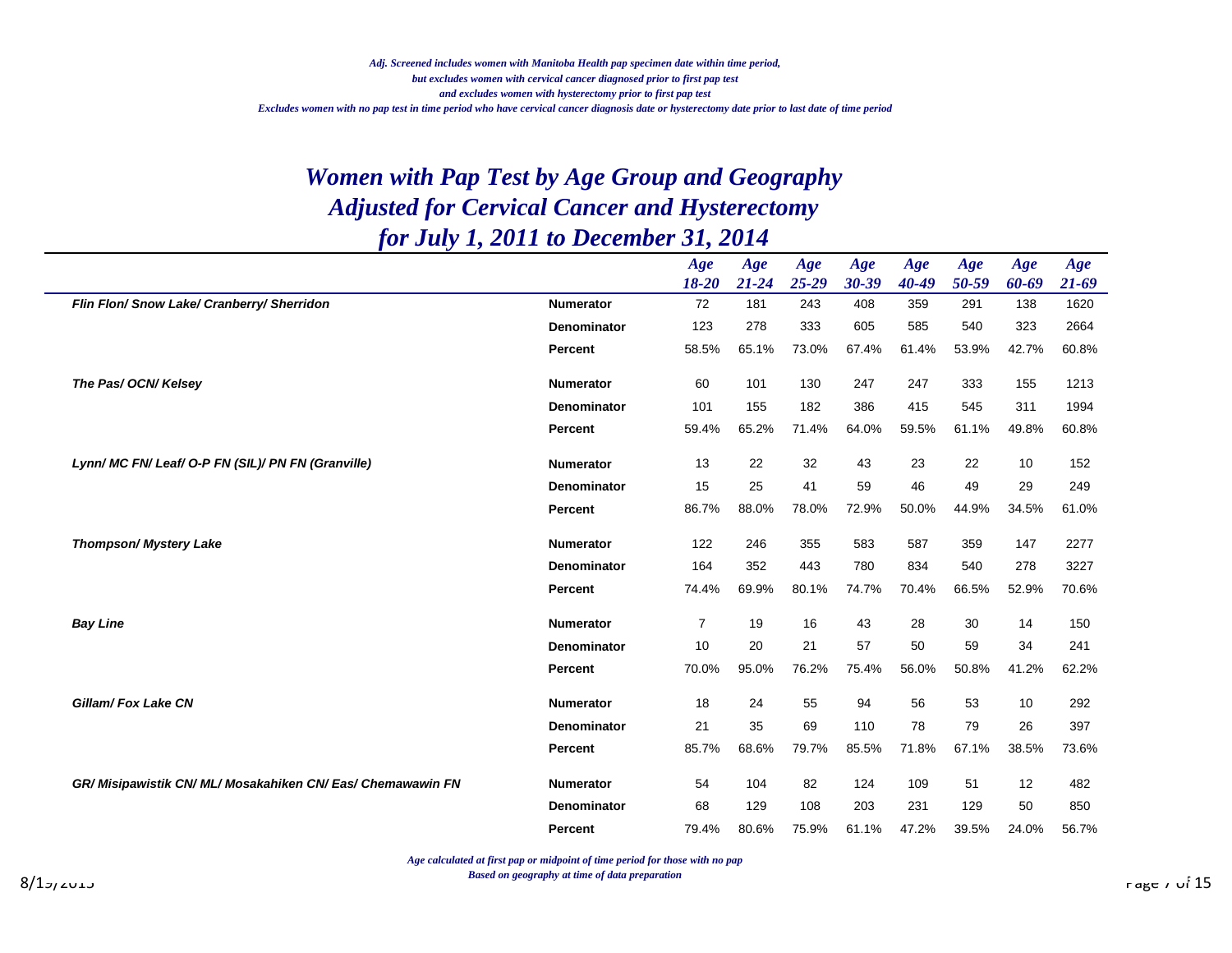|                                                                 |                    | Age<br>$18 - 20$ | Age<br>$21 - 24$ | Age<br>$25 - 29$ | Age<br>$30 - 39$ | Age<br>$40 - 49$ | Age<br>50-59 | Age<br>60-69   | Age<br>$21 - 69$ |
|-----------------------------------------------------------------|--------------------|------------------|------------------|------------------|------------------|------------------|--------------|----------------|------------------|
| Pukatawagan/ Mathias Colomb CN                                  | <b>Numerator</b>   | 29               | 89               | 73               | 82               | 73               | 35           | 6              | 358              |
|                                                                 | Denominator        | 40               | 117              | 88               | 133              | 112              | 70           | 18             | 538              |
|                                                                 | Percent            | 72.5%            | 76.1%            | 83.0%            | 61.7%            | 65.2%            | 50.0%        | 33.3%          | 66.5%            |
| Sayisi Dene/ Tadoule/ Barren Lands/ Brochet/ Northlands/ Lac Br | <b>Numerator</b>   | 34               | 64               | 58               | 82               | 76               | 29           | $\overline{7}$ | 316              |
|                                                                 | <b>Denominator</b> | 42               | 76               | 69               | 106              | 109              | 54           | 34             | 448              |
|                                                                 | <b>Percent</b>     | 81.0%            | 84.2%            | 84.1%            | 77.4%            | 69.7%            | 53.7%        | 20.6%          | 70.5%            |
| Nelson House/ Nisichawayasihk Cree Nation                       | <b>Numerator</b>   | 60               | 100              | 93               | 127              | 104              | 32           | 13             | 469              |
|                                                                 | <b>Denominator</b> | 74               | 128              | 115              | 185              | 201              | 76           | 46             | 751              |
|                                                                 | <b>Percent</b>     | 81.1%            | 78.1%            | 80.9%            | 68.6%            | 51.7%            | 42.1%        | 28.3%          | 62.5%            |
| Shamattawa FN/York Factory FN/Tataskweyak CN/Split Lake         | <b>Numerator</b>   | 57               | 111              | 82               | 164              | 128              | 75           | 15             | 575              |
|                                                                 | Denominator        | 75               | 163              | 115              | 249              | 228              | 130          | 56             | 941              |
|                                                                 | <b>Percent</b>     | 76.0%            | 68.1%            | 71.3%            | 65.9%            | 56.1%            | 57.7%        | 26.8%          | 61.1%            |
| Bunibonibee/ Oxford House/ Manto Sipi/ God's River/ God's Lake  | <b>Numerator</b>   | 64               | 132              | 131              | 172              | 105              | 39           | 26             | 605              |
|                                                                 | <b>Denominator</b> | 86               | 191              | 177              | 263              | 197              | 105          | 66             | 999              |
|                                                                 | <b>Percent</b>     | 74.4%            | 69.1%            | 74.0%            | 65.4%            | 53.3%            | 37.1%        | 39.4%          | 60.6%            |
| Cross Lake/ Pimicikamak CN                                      | <b>Numerator</b>   | 76               | 130              | 154              | 240              | 182              | 87           | 16             | 809              |
|                                                                 | <b>Denominator</b> | 100              | 189              | 191              | 312              | 281              | 182          | 66             | 1221             |
|                                                                 | Percent            | 76.0%            | 68.8%            | 80.6%            | 76.9%            | 64.8%            | 47.8%        | 24.2%          | 66.3%            |
| Norway House/ Norway House CN                                   | <b>Numerator</b>   | 71               | 141              | 165              | 245              | 179              | 89           | 23             | 842              |
|                                                                 | <b>Denominator</b> | 99               | 201              | 222              | 336              | 302              | 202          | 90             | 1353             |
|                                                                 | <b>Percent</b>     | 71.7%            | 70.1%            | 74.3%            | 72.9%            | 59.3%            | 44.1%        | 25.6%          | 62.2%            |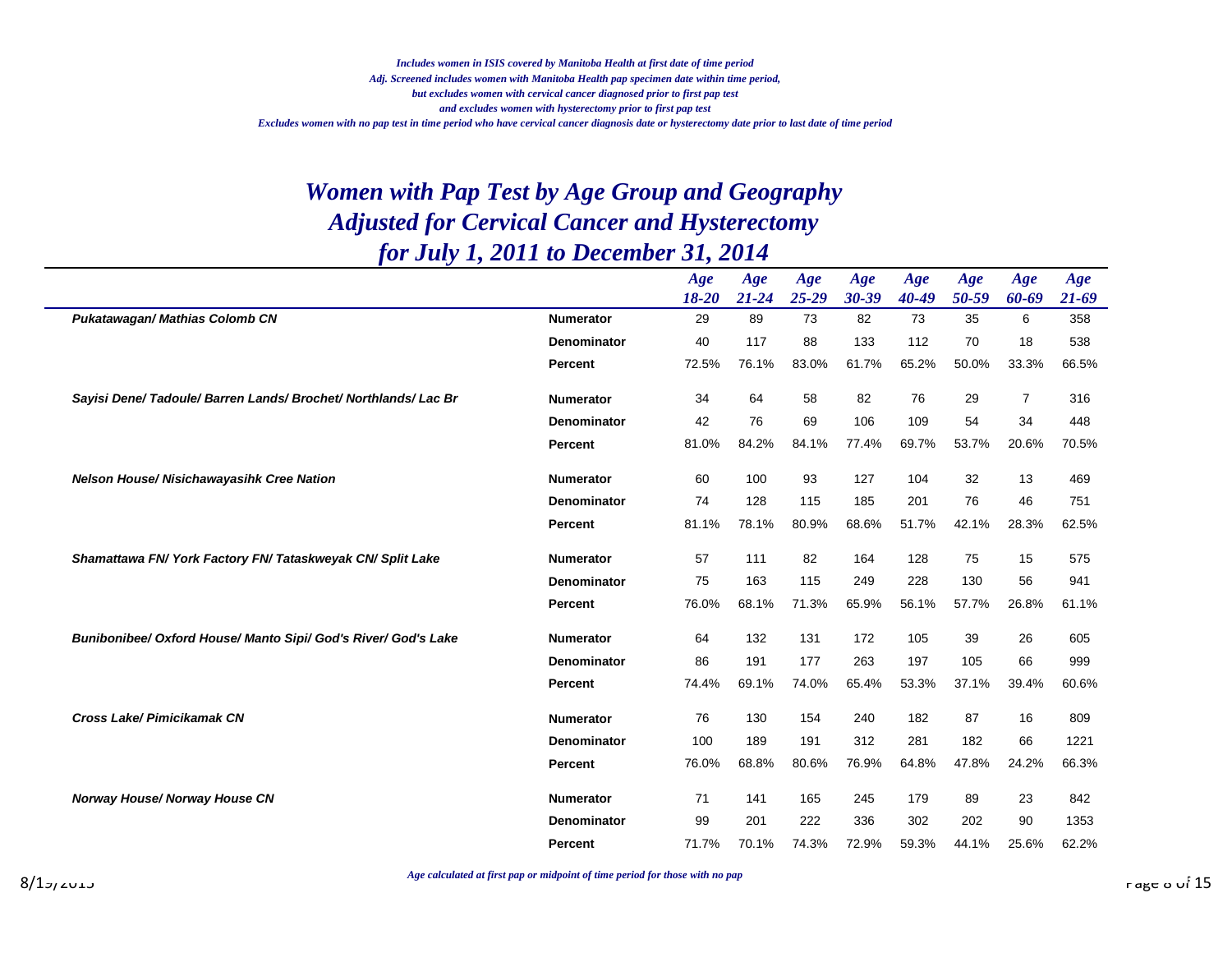*Includes women in ISIS covered by Manitoba Health at first date of time period Adj. Screened includes women with Manitoba Health pap specimen date within time period, but excludes women with cervical cancer diagnosed prior to first pap test and excludes women with hysterectomy prior to first pap test Excludes women with no pap test in time period who have cervical cancer diagnosis date or hysterectomy date prior to last date of time period Based on geography at time of data preparation*

|                                   |                    | Age<br>18-20 | Age<br>$21 - 24$ | Age<br>$25 - 29$ | Age<br>30-39 | Age<br>$40 - 49$ | Age<br>50-59 | Age<br>60-69 | Age<br>$21 - 69$ |
|-----------------------------------|--------------------|--------------|------------------|------------------|--------------|------------------|--------------|--------------|------------------|
| <b>Island Lake</b>                | <b>Numerator</b>   | 98           | 216              | 209              | 269          | 158              | 57           | 22           | 931              |
|                                   | <b>Denominator</b> | 152          | 306              | 307              | 480          | 364              | 221          | 115          | 1793             |
|                                   | Percent            | 64.5%        | 70.6%            | 68.1%            | 56.0%        | 43.4%            | 25.8%        | 19.1%        | 51.9%            |
| <b>Seven Regions</b>              | <b>Numerator</b>   | 86           | 156              | 156              | 209          | 226              | 178          | 103          | 1028             |
|                                   | <b>Denominator</b> | 106          | 207              | 204              | 323          | 394              | 300          | 185          | 1613             |
|                                   | <b>Percent</b>     | 81.1%        | 75.4%            | 76.5%            | 64.7%        | 57.4%            | 59.3%        | 55.7%        | 63.7%            |
| <b>Macgregor</b>                  | <b>Numerator</b>   | 31           | 60               | 82               | 179          | 151              | 150          | 84           | 706              |
|                                   | <b>Denominator</b> | 47           | 90               | 110              | 252          | 216              | 219          | 148          | 1035             |
|                                   | Percent            | 66.0%        | 66.7%            | 74.5%            | 71.0%        | 69.9%            | 68.5%        | 56.8%        | 68.2%            |
| <b>Rural Portage</b>              | <b>Numerator</b>   | 53           | 125              | 151              | 288          | 233              | 268          | 157          | 1222             |
|                                   | <b>Denominator</b> | 81           | 204              | 211              | 398          | 379              | 426          | 266          | 1884             |
|                                   | Percent            | 65.4%        | 61.3%            | 71.6%            | 72.4%        | 61.5%            | 62.9%        | 59.0%        | 64.9%            |
| Cartier/ St. Francis Xavier       | <b>Numerator</b>   | 48           | 106              | 150              | 377          | 406              | 366          | 189          | 1594             |
|                                   | <b>Denominator</b> | 77           | 165              | 196              | 445          | 505              | 475          | 254          | 2040             |
|                                   | Percent            | 62.3%        | 64.2%            | 76.5%            | 84.7%        | 80.4%            | 77.1%        | 74.4%        | 78.1%            |
| <b>City of Portage La Prairie</b> | <b>Numerator</b>   | 117          | 269              | 288              | 566          | 517              | 528          | 322          | 2490             |
|                                   | Denominator        | 163          | 375              | 380              | 764          | 774              | 857          | 582          | 3732             |
|                                   | Percent            | 71.8%        | 71.7%            | 75.8%            | 74.1%        | 66.8%            | 61.6%        | 55.3%        | 66.7%            |
| <b>Notre Dame/ St Claude</b>      | <b>Numerator</b>   | 26           | 83               | 84               | 142          | 159              | 166          | 96           | 730              |
|                                   | <b>Denominator</b> | 39           | 111              | 105              | 174          | 215              | 223          | 137          | 965              |
|                                   | Percent            | 66.7%        | 74.8%            | 80.0%            | 81.6%        | 74.0%            | 74.4%        | 70.1%        | 75.6%            |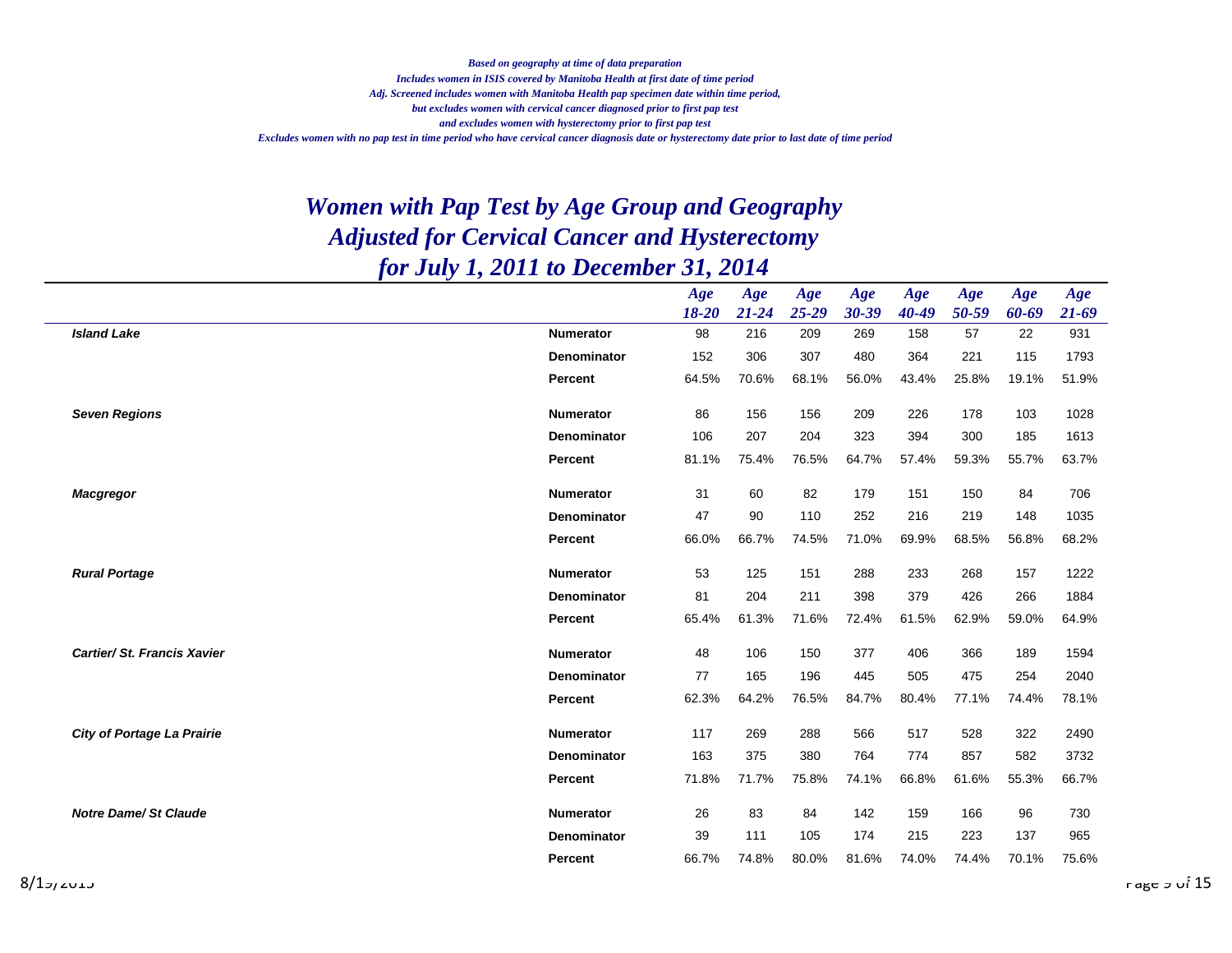*Includes women in ISIS covered by Manitoba Health at first date of time period Adj. Screened includes women with Manitoba Health pap specimen date within time period, but excludes women with cervical cancer diagnosed prior to first pap test and excludes women with hysterectomy prior to first pap test Excludes women with no pap test in time period who have cervical cancer diagnosis date or hysterectomy date prior to last date of time period Age calculated at first pap or midpoint of time period for those with no pap Based on geography at time of data preparation*

|                        |                  | Age<br>$18 - 20$ | Age<br>$21 - 24$ | Age<br>25-29 | Age<br>$30 - 39$ | Age<br>$40 - 49$ | Age<br>50-59 | Age<br>60-69 | Age<br>$21 - 69$ |                 |
|------------------------|------------------|------------------|------------------|--------------|------------------|------------------|--------------|--------------|------------------|-----------------|
| Carman                 | <b>Numerator</b> | 30               | 72               | 128          | 215              | 178              | 224          | 166          | 983              |                 |
|                        | Denominator      | 43               | 119              | 168          | 277              | 258              | 313          | 242          | 1377             |                 |
|                        | Percent          | 69.8%            | 60.5%            | 76.2%        | 77.6%            | 69.0%            | 71.6%        | 68.6%        | 71.4%            |                 |
| <b>Macdonald</b>       | Numerator        | 49               | 113              | 148          | 396              | 460              | 346          | 178          | 1641             |                 |
|                        | Denominator      | 78               | 147              | 173          | 464              | 537              | 419          | 240          | 1980             |                 |
|                        | Percent          | 62.8%            | 76.9%            | 85.5%        | 85.3%            | 85.7%            | 82.6%        | 74.2%        | 82.9%            |                 |
| <b>Morris</b>          | <b>Numerator</b> | 29               | 77               | 119          | 209              | 207              | 198          | 107          | 917              |                 |
|                        | Denominator      | 56               | 132              | 156          | 273              | 282              | 262          | 155          | 1260             |                 |
|                        | Percent          | 51.8%            | 58.3%            | 76.3%        | 76.6%            | 73.4%            | 75.6%        | 69.0%        | 72.8%            |                 |
| St. Pierre             | <b>Numerator</b> | 21               | 80               | 114          | 185              | 166              | 189          | 128          | 862              |                 |
|                        | Denominator      | 36               | 108              | 138          | 231              | 209              | 250          | 172          | 1108             |                 |
|                        | <b>Percent</b>   | 58.3%            | 74.1%            | 82.6%        | 80.1%            | 79.4%            | 75.6%        | 74.4%        | 77.8%            |                 |
| <b>Red River South</b> | <b>Numerator</b> | 27               | 86               | 89           | 171              | 159              | 188          | 103          | 796              |                 |
|                        | Denominator      | 46               | 125              | 119          | 241              | 246              | 283          | 177          | 1191             |                 |
|                        | <b>Percent</b>   | 58.7%            | 68.8%            | 74.8%        | 71.0%            | 64.6%            | 66.4%        | 58.2%        | 66.8%            |                 |
| Lorne/Louise/Pembina   | <b>Numerator</b> | 46               | 95               | 150          | 245              | 235              | 294          | 221          | 1240             |                 |
|                        | Denominator      | 79               | 158              | 194          | 327              | 365              | 409          | 331          | 1784             |                 |
|                        | Percent          | 58.2%            | 60.1%            | 77.3%        | 74.9%            | 64.4%            | 71.9%        | 66.8%        | 69.5%            |                 |
| <b>Stanley</b>         | <b>Numerator</b> | 14               | 58               | 90           | 184              | 224              | 179          | 74           | 809              |                 |
|                        | Denominator      | 63               | 140              | 139          | 301              | 352              | 282          | 120          | 1334             |                 |
| $8/1$ ,                | Percent          | 22.2%            | 41.4%            | 64.7%        | 61.1%            | 63.6%            | 63.5%        | 61.7%        | 60.6%            | ا نام سے محمد ا |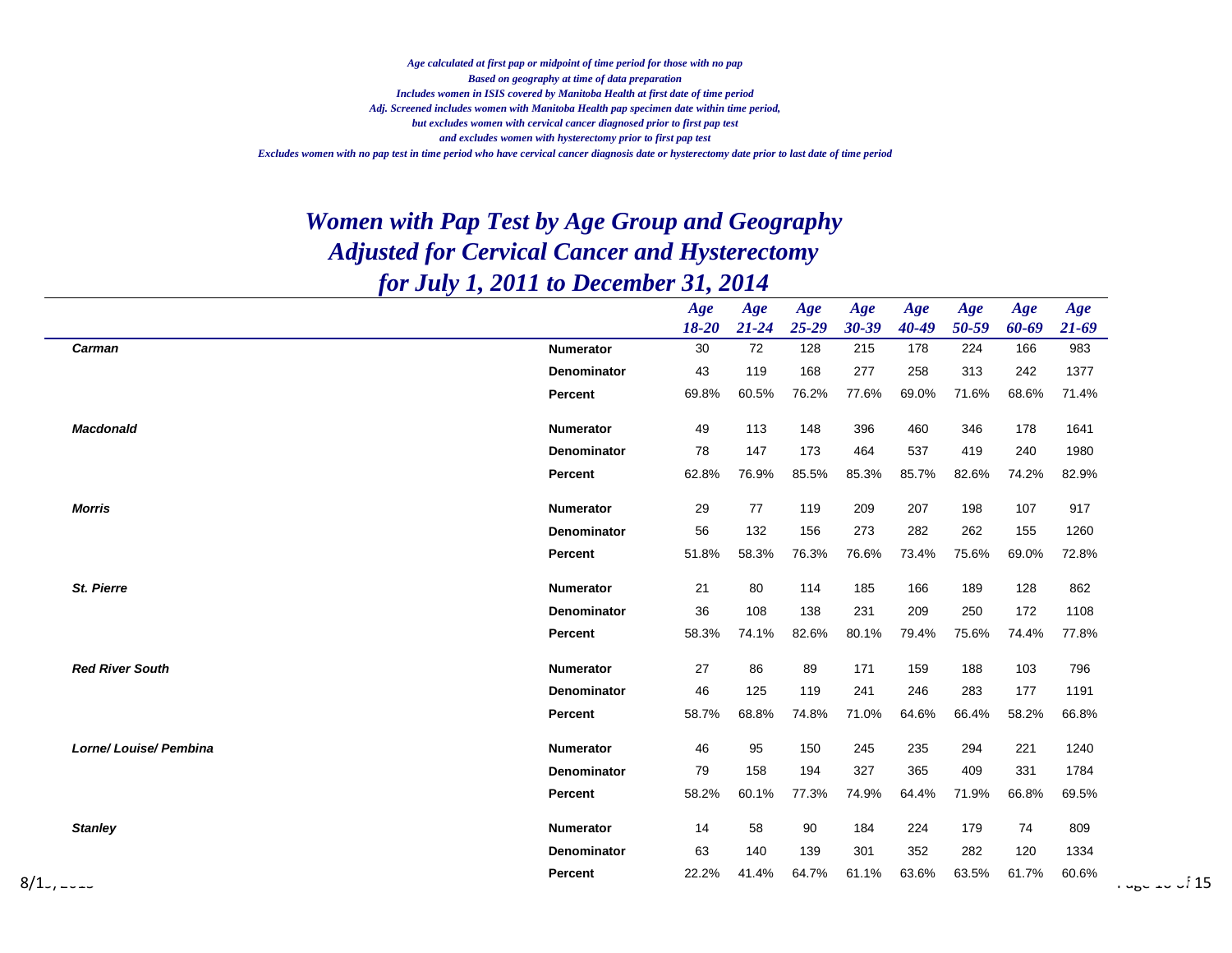*Includes women in ISIS covered by Manitoba Health at first date of time period Adj. Screened includes women with Manitoba Health pap specimen date within time period, but excludes women with cervical cancer diagnosed prior to first pap test and excludes women with hysterectomy prior to first pap test Excludes women with no pap test in time period who have cervical cancer diagnosis date or hysterectomy date prior to last date of time period Age calculated at first pap or midpoint of time period for those with no pap Based on geography at time of data preparation*

|                           |                    | Age       | Age       | Age       | Age   | Age   | Age   | Age   | Age       |
|---------------------------|--------------------|-----------|-----------|-----------|-------|-------|-------|-------|-----------|
|                           |                    | $18 - 20$ | $21 - 24$ | $25 - 29$ | 30-39 | 40-49 | 50-59 | 60-69 | $21 - 69$ |
| <b>Altona</b>             | <b>Numerator</b>   | 36        | 136       | 190       | 376   | 347   | 286   | 186   | 1521      |
|                           | <b>Denominator</b> | 94        | 254       | 262       | 529   | 494   | 429   | 285   | 2253      |
|                           | Percent            | 38.3%     | 53.5%     | 72.5%     | 71.1% | 70.2% | 66.7% | 65.3% | 67.5%     |
| <b>Morden</b>             | <b>Numerator</b>   | 52        | 163       | 213       | 436   | 341   | 322   | 252   | 1727      |
|                           | Denominator        | 93        | 265       | 280       | 570   | 507   | 457   | 376   | 2455      |
|                           | <b>Percent</b>     | 55.9%     | 61.5%     | 76.1%     | 76.5% | 67.3% | 70.5% | 67.0% | 70.3%     |
| Winkler                   | Numerator          | 81        | 261       | 339       | 563   | 481   | 397   | 247   | 2288      |
|                           | <b>Denominator</b> | 166       | 439       | 510       | 863   | 752   | 632   | 404   | 3600      |
|                           | Percent            | 48.8%     | 59.5%     | 66.5%     | 65.2% | 64.0% | 62.8% | 61.1% | 63.6%     |
| <b>Roland/Thompson</b>    | <b>Numerator</b>   | 11        | 31        | 37        | 83    | 63    | 80    | 48    | 342       |
|                           | Denominator        | 17        | 52        | 62        | 118   | 98    | 117   | 70    | 517       |
|                           | Percent            | 64.7%     | 59.6%     | 59.7%     | 70.3% | 64.3% | 68.4% | 68.6% | 66.2%     |
| <b>Niverville/ Richot</b> | Numerator          | 77        | 260       | 415       | 709   | 564   | 456   | 240   | 2644      |
|                           | Denominator        | 110       | 324       | 498       | 858   | 719   | 580   | 314   | 3293      |
|                           | Percent            | 70.0%     | 80.2%     | 83.3%     | 82.6% | 78.4% | 78.6% | 76.4% | 80.3%     |
| <b>Tache</b>              | <b>Numerator</b>   | 72        | 153       | 243       | 549   | 473   | 376   | 176   | 1970      |
|                           | <b>Denominator</b> | 114       | 216       | 295       | 651   | 598   | 486   | 269   | 2515      |
|                           | Percent            | 63.2%     | 70.8%     | 82.4%     | 84.3% | 79.1% | 77.4% | 65.4% | 78.3%     |
| Ste Anne/ La Broquerie    | Numerator          | 66        | 216       | 303       | 524   | 450   | 374   | 239   | 2106      |
|                           | <b>Denominator</b> | 103       | 288       | 353       | 657   | 577   | 517   | 364   | 2756      |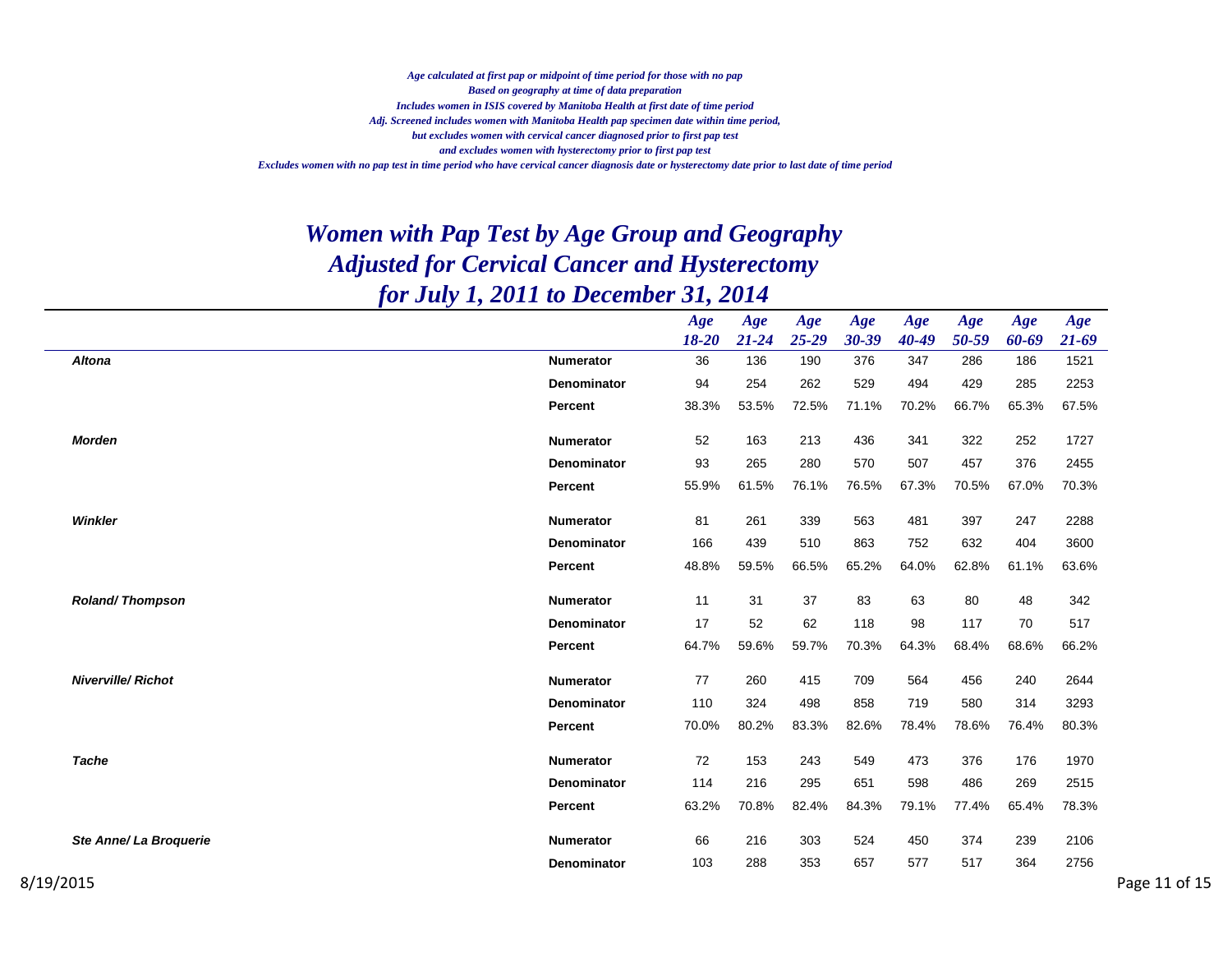*Age calculated at first pap or midpoint of time period for those with no pap Based on geography at time of data preparation*

*Includes women in ISIS covered by Manitoba Health at first date of time period*

*Adj. Screened includes women with Manitoba Health pap specimen date within time period,*

*but excludes women with cervical cancer diagnosed prior to first pap test*

*and excludes women with hysterectomy prior to first pap test*

*Excludes women with no pap test in time period who have cervical cancer diagnosis date or hysterectomy date prior to last date of time period*

|                           |                    | Age<br>$18 - 20$ | Age<br>$21 - 24$ | Age<br>$25 - 29$ | Age<br>30-39 | Age<br>$40 - 49$ | Age<br>50-59 | Age<br>60-69 | Age<br>$21 - 69$ |
|---------------------------|--------------------|------------------|------------------|------------------|--------------|------------------|--------------|--------------|------------------|
| <b>Steinbach</b>          | <b>Numerator</b>   | 151              | 400              | 477              | 859          | 748              | 608          | 372          | 3464             |
|                           | Denominator        | 236              | 603              | 621              | 1167         | 1026             | 838          | 585          | 4840             |
|                           | Percent            | 64.0%            | 66.3%            | 76.8%            | 73.6%        | 72.9%            | 72.6%        | 63.6%        | 71.6%            |
| <b>Hanover</b>            | <b>Numerator</b>   | 68               | 255              | 327              | 561          | 496              | 352          | 187          | 2178             |
|                           | <b>Denominator</b> | 128              | 371              | 411              | 724          | 662              | 487          | 272          | 2927             |
|                           | Percent            | 53.1%            | 68.7%            | 79.6%            | 77.5%        | 74.9%            | 72.3%        | 68.8%        | 74.4%            |
| <b>Rural East</b>         | Numerator          | 20               | 52               | 71               | 112          | 130              | 181          | 126          | 672              |
|                           | Denominator        | 34               | 82               | 105              | 173          | 177              | 272          | 224          | 1033             |
|                           | Percent            | 58.8%            | 63.4%            | 67.6%            | 64.7%        | 73.4%            | 66.5%        | 56.3%        | 65.1%            |
| <b>Duck Mountain</b>      | <b>Numerator</b>   | 34               | 73               | 89               | 158          | 160              | 202          | 187          | 869              |
|                           | <b>Denominator</b> | 55               | 112              | 120              | 224          | 270              | 298          | 297          | 1321             |
|                           | Percent            | 61.8%            | 65.2%            | 74.2%            | 70.5%        | 59.3%            | 67.8%        | 63.0%        | 65.8%            |
| <b>Porcupine Mountain</b> | <b>Numerator</b>   | 84               | 154              | 175              | 267          | 261              | 259          | 158          | 1274             |
|                           | Denominator        | 112              | 253              | 249              | 456          | 507              | 522          | 386          | 2373             |
|                           | Percent            | 75.0%            | 60.9%            | 70.3%            | 58.6%        | 51.5%            | 49.6%        | 40.9%        | 53.7%            |
| <b>Riding Mountain</b>    | <b>Numerator</b>   | 23               | 67               | 92               | 158          | 211              | 237          | 160          | 925              |
|                           | Denominator        | 28               | 92               | 113              | 223          | 291              | 332          | 274          | 1325             |
|                           | Percent            | 82.1%            | 72.8%            | 81.4%            | 70.9%        | 72.5%            | 71.4%        | 58.4%        | 69.8%            |
| <b>Agassiz Mountain</b>   | <b>Numerator</b>   | 80               | 134              | 135              | 267          | 252              | 260          | 182          | 1230             |
| 8/19/2015                 |                    |                  |                  |                  |              |                  |              |              |                  |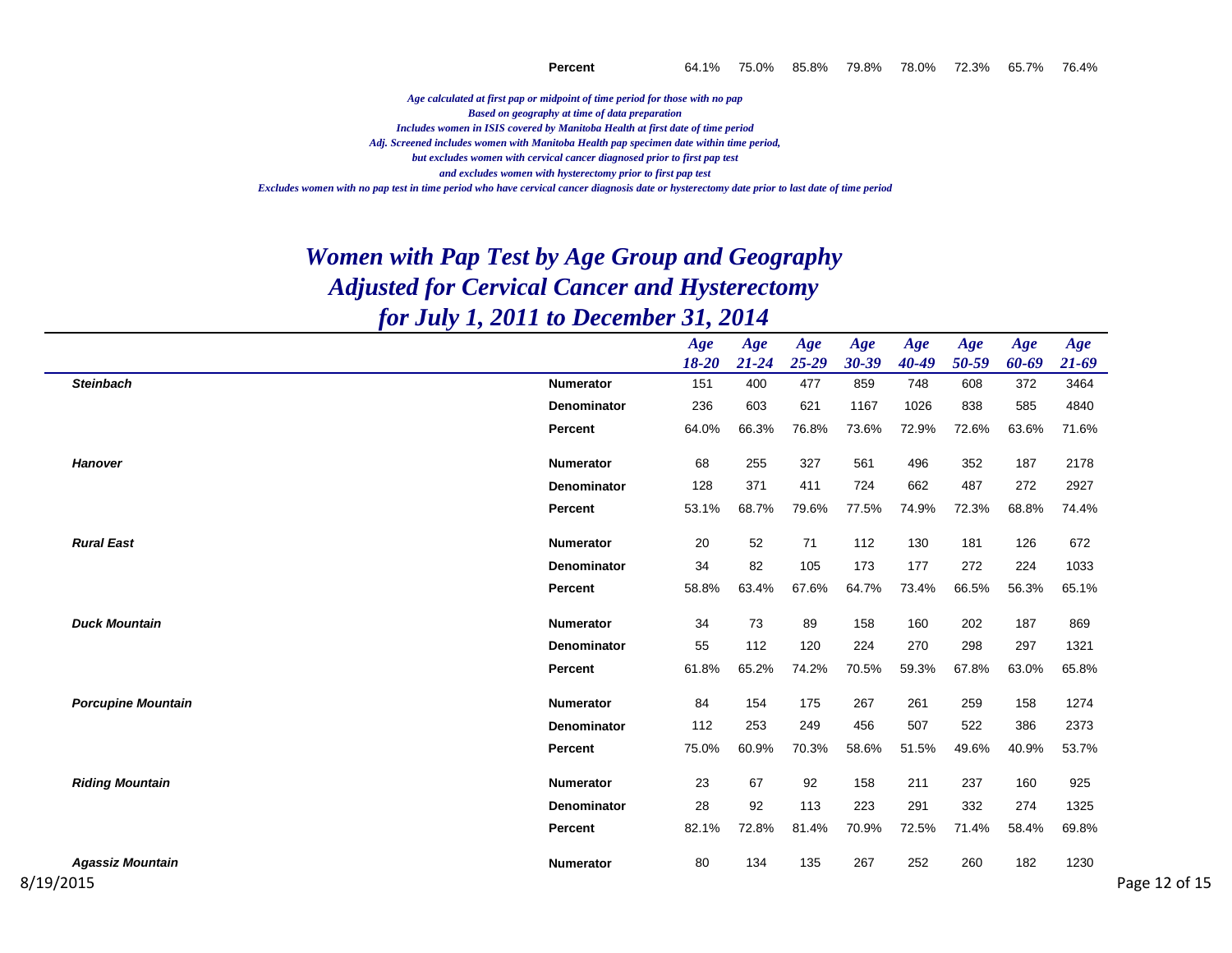| Denominator | 108 | 171 | 181 373                                         | 384 402 315 | 1826 |
|-------------|-----|-----|-------------------------------------------------|-------------|------|
| Percent     |     |     | 74.1% 78.4% 74.6% 71.6% 65.6% 64.7% 57.8% 67.4% |             |      |

*Age calculated at first pap or midpoint of time period for those with no pap Based on geography at time of data preparation*

*Includes women in ISIS covered by Manitoba Health at first date of time period*

*Adj. Screened includes women with Manitoba Health pap specimen date within time period,*

*but excludes women with cervical cancer diagnosed prior to first pap test*

*and excludes women with hysterectomy prior to first pap test*

*Excludes women with no pap test in time period who have cervical cancer diagnosis date or hysterectomy date prior to last date of time period*

|                           |                    | Age       | Age       | Age       | Age       | Age       | Age   | Age   | Age       |
|---------------------------|--------------------|-----------|-----------|-----------|-----------|-----------|-------|-------|-----------|
|                           |                    | $18 - 20$ | $21 - 24$ | $25 - 29$ | $30 - 39$ | $40 - 49$ | 50-59 | 60-69 | $21 - 69$ |
| <b>Dauphin</b>            | <b>Numerator</b>   | 55        | 140       | 166       | 342       | 293       | 333   | 250   | 1524      |
|                           | <b>Denominator</b> | 74        | 184       | 219       | 456       | 439       | 494   | 427   | 2219      |
|                           | Percent            | 74.3%     | 76.1%     | 75.8%     | 75.0%     | 66.7%     | 67.4% | 58.5% | 68.7%     |
| <b>Swan River</b>         | <b>Numerator</b>   | 29        | 61        | 71        | 148       | 156       | 162   | 111   | 709       |
|                           |                    | 50        | 109       | 111       |           |           |       |       |           |
|                           | <b>Denominator</b> |           |           |           | 251       | 288       | 310   | 252   | 1321      |
|                           | Percent            | 58.0%     | 56.0%     | 64.0%     | 59.0%     | 54.2%     | 52.3% | 44.0% | 53.7%     |
| <b>Brandon West End</b>   | <b>Numerator</b>   | 138       | 359       | 402       | 811       | 672       | 688   | 463   | 3395      |
|                           | <b>Denominator</b> | 191       | 481       | 493       | 988       | 846       | 847   | 616   | 4271      |
|                           | Percent            | 72.3%     | 74.6%     | 81.5%     | 82.1%     | 79.4%     | 81.2% | 75.2% | 79.5%     |
| <b>Brandon North Hill</b> | <b>Numerator</b>   | 61        | 152       | 182       | 334       | 288       | 323   | 248   | 1527      |
|                           |                    |           |           |           |           |           |       |       |           |
|                           | <b>Denominator</b> | 75        | 201       | 233       | 407       | 394       | 425   | 336   | 1996      |
|                           | Percent            | 81.3%     | 75.6%     | 78.1%     | 82.1%     | 73.1%     | 76.0% | 73.8% | 76.5%     |
| <b>Brandon Downtown</b>   | <b>Numerator</b>   | 96        | 270       | 297       | 489       | 355       | 298   | 167   | 1876      |
|                           | <b>Denominator</b> | 123       | 369       | 376       | 633       | 513       | 444   | 286   | 2621      |
|                           | Percent            | 78.0%     | 73.2%     | 79.0%     | 77.3%     | 69.2%     | 67.1% | 58.4% | 71.6%     |
|                           |                    |           |           |           |           |           |       |       |           |
| <b>Brandon South End</b>  | <b>Numerator</b>   | 75        | 177       | 236       | 470       | 404       | 429   | 262   | 1978      |
|                           | <b>Denominator</b> | 102       | 260       | 311       | 592       | 540       | 559   | 360   | 2622      |
|                           | Percent            | 73.5%     | 68.1%     | 75.9%     | 79.4%     | 74.8%     | 76.7% | 72.8% | 75.4%     |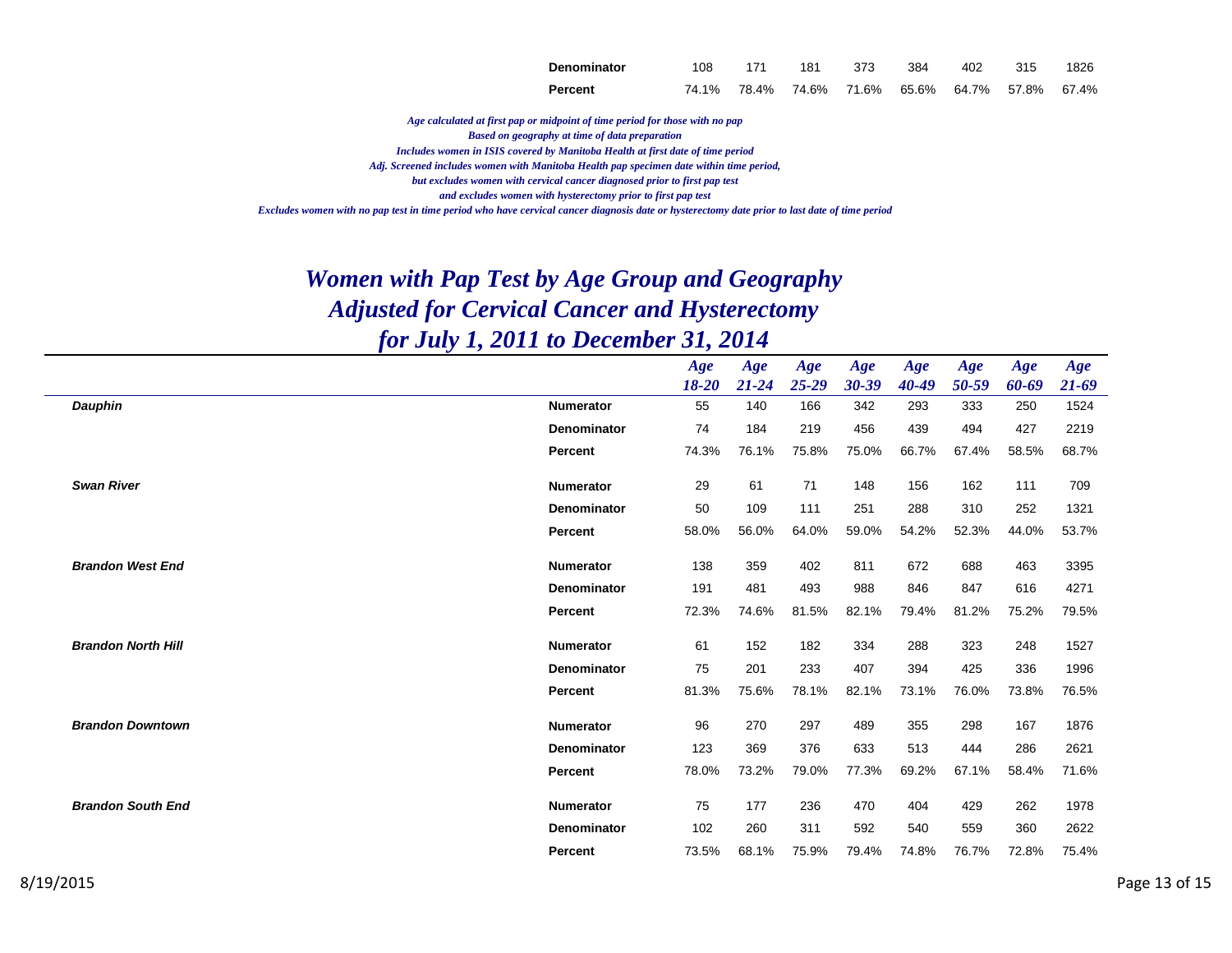| <b>Brandon East End</b> | <b>Numerator</b> | 63    | 155   | 206   | 283   | 230   | 195   | 139   | 1208  |
|-------------------------|------------------|-------|-------|-------|-------|-------|-------|-------|-------|
|                         | Denominator      | 78    | 192   | 260   | 362   | 306   | 263   | 194   | 1577  |
|                         | Percent          | 80.8% | 80.7% | 79.2% | 78.2% | 75.2% | 74.1% | 71.6% | 76.6% |

*Age calculated at first pap or midpoint of time period for those with no pap*

*Based on geography at time of data preparation*

*Includes women in ISIS covered by Manitoba Health at first date of time period*

*Adj. Screened includes women with Manitoba Health pap specimen date within time period,*

*but excludes women with cervical cancer diagnosed prior to first pap test*

*and excludes women with hysterectomy prior to first pap test*

*Excludes women with no pap test in time period who have cervical cancer diagnosis date or hysterectomy date prior to last date of time period*

|                            |                    | Age<br>$18 - 20$ | Age<br>$21 - 24$ | Age<br>$25 - 29$ | Age<br>$30 - 39$ | Age<br>$40 - 49$ | Age<br>50-59 | Age<br>60-69 | Age<br>$21 - 69$ |
|----------------------------|--------------------|------------------|------------------|------------------|------------------|------------------|--------------|--------------|------------------|
| Asessippi                  | <b>Numerator</b>   | 82               | 167              | 187              | 327              | 342              | 393          | 233          | 1649             |
|                            | Denominator        | 109              | 257              | 281              | 525              | 622              | 709          | 513          | 2907             |
|                            | Percent            | 75.2%            | 65.0%            | 66.5%            | 62.3%            | 55.0%            | 55.4%        | 45.4%        | 56.7%            |
| <b>Little Saskatchewan</b> | <b>Numerator</b>   | 95               | 195              | 235              | 431              | 393              | 534          | 330          | 2118             |
|                            | Denominator        | 133              | 251              | 305              | 567              | 575              | 775          | 562          | 3035             |
|                            | Percent            | 71.4%            | 77.7%            | 77.0%            | 76.0%            | 68.3%            | 68.9%        | 58.7%        | 69.8%            |
| <b>Turtle Mountain</b>     | <b>Numerator</b>   | 67               | 161              | 189              | 347              | 359              | 414          | 305          | 1775             |
|                            | Denominator        | 99               | 227              | 244              | 483              | 505              | 616          | 464          | 2539             |
|                            | Percent            | 67.7%            | 70.9%            | 77.5%            | 71.8%            | 71.1%            | 67.2%        | 65.7%        | 69.9%            |
| <b>Souris River</b>        | Numerator          | 119              | 255              | 333              | 480              | 463              | 539          | 366          | 2436             |
|                            | <b>Denominator</b> | 164              | 363              | 455              | 718              | 745              | 844          | 628          | 3753             |
|                            | Percent            | 72.6%            | 70.2%            | 73.2%            | 66.9%            | 62.1%            | 63.9%        | 58.3%        | 64.9%            |
| Whitemud                   | <b>Numerator</b>   | 60               | 160              | 210              | 417              | 374              | 426          | 352          | 1939             |
|                            | <b>Denominator</b> | 90               | 221              | 274              | 564              | 539              | 623          | 484          | 2705             |
|                            | Percent            | 66.7%            | 72.4%            | 76.6%            | 73.9%            | 69.4%            | 68.4%        | 72.7%        | 71.7%            |
| <b>Spruce Woods</b>        | <b>Numerator</b>   | 87               | 240              | 302              | 516              | 499              | 539          | 363          | 2459             |
|                            | Denominator        | 117              | 351              | 405              | 690              | 696              | 760          | 600          | 3502             |
| 8/1 <sub>-1</sub> ----     | Percent            | 74.4%            | 68.4%            | 74.6%            | 74.8%            | 71.7%            | 70.9%        | 60.5%        | 70.2%            |